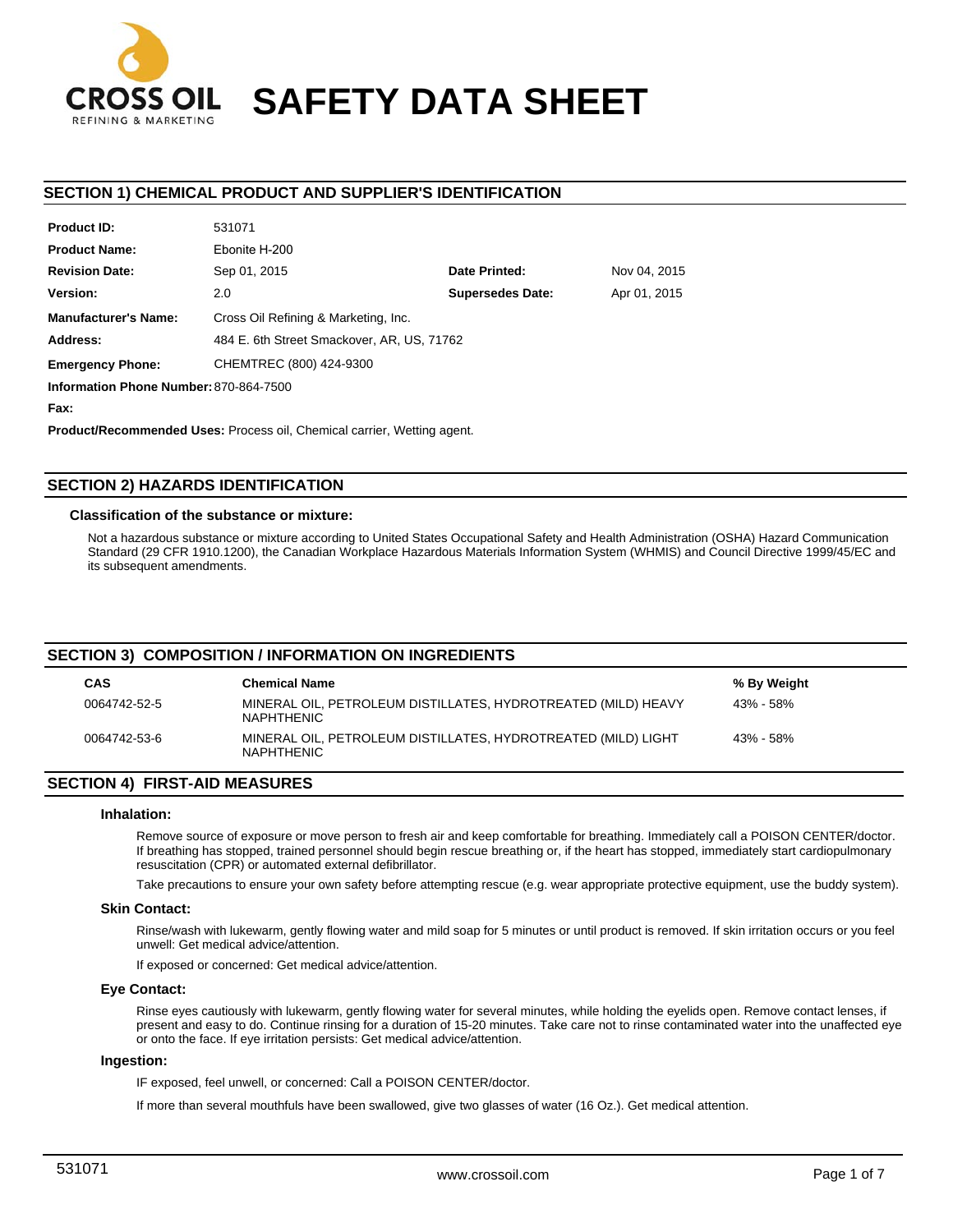## **Suitable Extinguishing Media:**

Dry chemical, foam, carbon dioxide, water spray or fog is recommended. Water spray is recommended to cool or protect exposed materials or structures. Carbon dioxide can displace oxygen. Use caution when applying carbon dioxide in confined spaces. Simultaneous use of foam and water on the same surface is to be avoided as water destroys the foam.Water or foam may cause frothing.If leak or spill has not ignited, use water spray to cool the containers and to provide protection for personnel attempting to stop the leak.

## **Unsuitable Extinguishing Media:**

Do not use water in a jet.

**Specific Hazards in Case of Fire:**

Hazardous combustion products may include: Toxic levels of carbon monoxide, carbon dioxide, irritating aldehydes and ketones.

## **Fire-fighting Procedures:**

Isolate immediate hazard area and keep unauthorized personnel out. Stop spill/release if it can be done safely. Stay upwind and avoid smoke and fumes. Move undamaged containers from immediate hazard area if it can be done safely. Water spray may be useful in minimizing or dispersing vapors and to protect personnel.

## **Special Protective Actions:**

Wear protective pressure self-contained breathing apparatus (SCBA) and full turnout gear.

WARNING: Product can burn in a fire.

# **SECTION 6) ACCIDENTAL RELEASE MEASURES**

## **Emergency Procedure:**

Immediately turn off or isolate any source of ignition. Keep unnecessary people away; isolate hazard area and deny entry. Do not touch or walk through spilled material. Clean up immediately. Contain spill. Collect with absorbent, non-combustible, inert material such as sand, sawdust,etc. , into suitable containers. Dispose off according to federal, state and local regulations. Local authorities should be advised if significant spillages cannot be contained.

Ventilate area.

## **Recommended equipment:**

Positive pressure, full-facepiece self-contained breathing apparatus (SCBA), or positive pressure supplied air respirator with escape SCBA (NIOSH approved).

## **Personal Precautions:**

Avoid breathing fumes. Avoid contact with skin,eye or clothing. Do not touch damaged containers or spilled materials unless wearing appropriate protective clothing.

Will not produce vapors unless heated to temperatures of ~300 °F.

## **Environmental Precautions:**

Do not discharge into drains/surface waters/ groundwater. Retain and dispose of contaminated wash water.

# **SECTION 7) HANDLING AND STORAGE**

## **General:**

Wash hands after use. Do not get in eyes, on skin or on clothing. Use good personal hygiene practices. Eating, drinking and smoking in work areas is prohibited. Remove contaminated clothing and protective equipment before entering eating areas. Eyewash stations and showers should be available in areas where this material is used and stored.

## **Ventilation Requirements:**

Use only with adequate ventilation to control air contaminants to their exposure limits. The use of local ventilation is recommended to control emissions near the source.

## **Storage Room Requirements:**

Keep container(s) tightly closed and properly labeled. Store in cool, dry, well-ventilated areas away from heat, direct sunlight, strong oxidizers and any incompatibilities. Store in approved containers and protect against physical damage. Keep containers securely sealed when not in use. Indoor storage should meet OSHA standards and appropriate fire codes. Containers that have been opened must be carefully resealed to prevent leakage. Empty containers retain residue and may be dangerous.

Use non-sparking ventilation systems, approved explosion-proof equipment and intrinsically safe electrical systems in areas where this product is used and stored.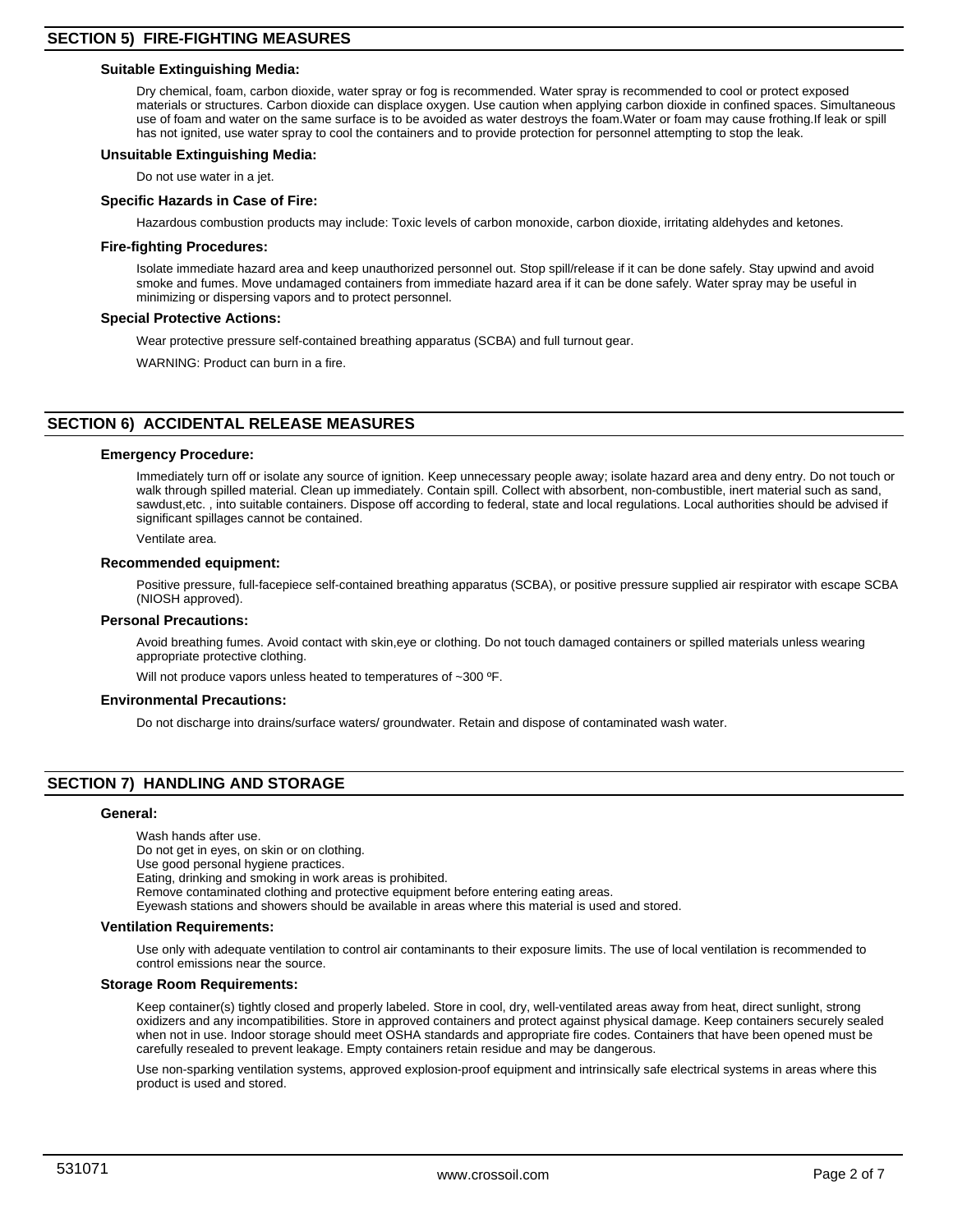# **SECTION 8) EXPOSURE CONTROLS/PERSONAL PROTECTION**

## **Eye protection:**

Wear eye protection with side shields or goggles. Wear indirect-vent, impact and splash resistant goggles when working with liquids.If additional protection is needed for entire face, use in combination with a face shield.

## **Skin protection:**

Use of gloves approved to relevant standards made from the following materials may provide suitable chemical protection: PVC, neoprene or nitrile rubber gloves. Suitability and durability of a glove is dependent on usage, e.g. frequency and duration of contact, chemical resistance of glove material, glove thickness, dexterity. Always seek advice from glove suppliers. Contaminated gloves should be replaced. Use of an apron and over- boots of chemically impervious materials such as neoprene or nitrile rubber is recommended to avoid skin sensitization.The type of protective equipment must be selected according to the concentration and amount of the dangerous substance at the specific workplace.

Launder soiled clothes or properly disposed of contaminated material, which cannot be decontaminated.

## **Respiratory protection:**

If engineering controls do not maintain airborne concentrations to a level which is adequate to protect worker, a respiratory protection program that meets or is equivalent to OSHA 29 CFR 1910.134 and ANSI Z88.2 should be followed. Check with respiratory protective equipment suppliers.

Supplied air respiratory protection should be used for cleaning large spills or upon entry into tanks, vessels, or other confined spaces.

## **Appropriate Engineering Controls:**

Provide exhaust ventilation or other engineering controls to keep the airborne concentrations of vapors below their respective threshold limit value.

| <b>Chemical Name</b>                                                                                                | <b>OSHA</b><br><b>TWA</b><br>(ppm) | <b>OSHA</b><br><b>TWA</b><br>(mg/m3) | <b>OSHA</b><br><b>STEL</b><br>(ppm) | <b>OSHA</b><br><b>STEL</b><br>(mg/m3) | <b>OSHA</b><br>Tables (Z1<br>Z2, Z3) | <b>OSHA</b><br>Carcinogen | <b>OSHA</b><br><b>Skin</b><br>designation | <b>NIOSH</b><br><b>TWA</b><br>(ppm) | <b>NIOSH</b><br>TWA<br>(mg/m3) | <b>NIOSH</b><br><b>STEL</b><br>(ppm) | <b>NIOSH</b><br><b>STEL</b><br>(mg/m3) | <b>NIOSH</b><br>Carcinogen |
|---------------------------------------------------------------------------------------------------------------------|------------------------------------|--------------------------------------|-------------------------------------|---------------------------------------|--------------------------------------|---------------------------|-------------------------------------------|-------------------------------------|--------------------------------|--------------------------------------|----------------------------------------|----------------------------|
| MINERAL OIL.<br><b>PETROLEUM</b><br><b>DISTILLATES,</b><br><b>HYDROTREATED</b><br>(MILD) HEAVY<br><b>NAPHTHENIC</b> | 500                                | 2000                                 |                                     |                                       |                                      |                           |                                           |                                     |                                |                                      |                                        |                            |
| MINERAL OIL.<br><b>PETROLEUM</b><br><b>DISTILLATES,</b><br><b>HYDROTREATED</b><br>(MILD) LIGHT<br><b>NAPHTHENIC</b> | 500                                | 2000                                 |                                     |                                       |                                      |                           |                                           |                                     |                                |                                      |                                        |                            |

| <b>Chemical Name</b>                                                                                  | <b>ACGIH</b><br><b>TWA</b><br>(ppm) | <b>ACGIH</b><br><b>TWA</b><br>(mg/m3) | <b>ACGIH</b><br><b>STEL</b><br>(ppm) | <b>ACGIH</b><br><b>STEL</b><br>(mg/m3) | <b>ACGIH</b><br>Carcinogen | <b>ACGIH</b><br><b>Notations</b> | <b>ACGIH</b><br><b>TLV Basis</b> |
|-------------------------------------------------------------------------------------------------------|-------------------------------------|---------------------------------------|--------------------------------------|----------------------------------------|----------------------------|----------------------------------|----------------------------------|
| MINERAL OIL.<br>PETROLEUM<br>DISTILLATES,<br><b>HYDROTREATED</b><br>(MILD) HEAVY<br><b>NAPHTHENIC</b> |                                     |                                       |                                      |                                        |                            |                                  |                                  |
| MINERAL OIL,<br>PETROLEUM<br>DISTILLATES.<br><b>HYDROTREATED</b><br>(MILD) LIGHT<br><b>NAPHTHENIC</b> |                                     |                                       |                                      |                                        |                            |                                  |                                  |

# **SECTION 9) PHYSICAL AND CHEMICAL PROPERTIES**

## **Physical and Chemical Properties**

| Density            | 7.943 lb/gal |
|--------------------|--------------|
| % Solids By Weight | $0.000\%$    |
| Density VOC        | 7.943 lb/gal |
| % VOC              | 100.000%     |
|                    |              |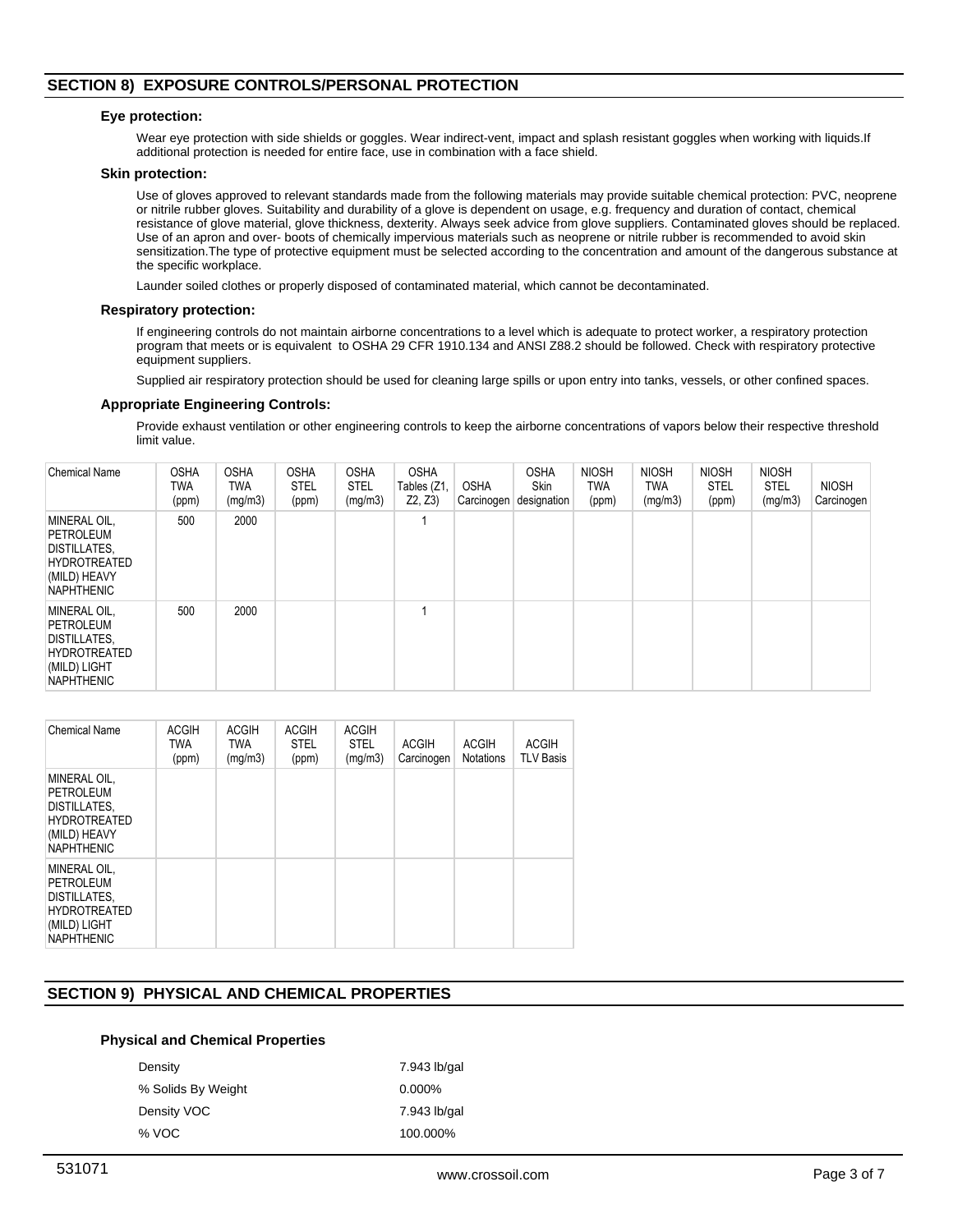| <b>VOC Actual</b>                      | 7.943 lb/gal                   |
|----------------------------------------|--------------------------------|
| <b>VOC Actual</b>                      | 951.810 g/l                    |
| <b>Specific Gravity</b>                | 0.952                          |
| Appearance                             | <b>Black liquid</b>            |
|                                        |                                |
| <b>Odor Threshold</b>                  | N.A.                           |
| Odor Description                       | Mild hydrocarbon odor          |
| pH                                     | N.A.                           |
| <b>Water Solubility</b>                | Insoluble                      |
| Flammability                           | Flash Point at or above 200 °F |
| Flash Point Symbol                     | N.A.                           |
| <b>Flash Point</b>                     | 266°C (511°F)                  |
| Viscosity                              | 43.00 cSt @ 100°C              |
| Lower Explosion Level                  | N.A.                           |
| <b>Upper Explosion Level</b>           | N.A.                           |
| Vapor Pressure                         | N.A.                           |
| Vapor Density                          | $1+$                           |
| Pour Point                             | $-7 °C$                        |
| <b>Melting Point</b>                   | N.A.                           |
| Low Boiling Point                      | 600.8 °F                       |
| High Boiling Point                     | N.A.                           |
| Auto Ignition Temp                     | N.A.                           |
| Decomposition Pt                       | N.A.                           |
| <b>Evaporation Rate</b>                | N.A.                           |
| Partition Coefficient: n-Octanol/Water | N.A.                           |

# **SECTION 10) STABILITY AND REACTIVITY**

## **Stability:**

Stable

## **Conditions to Avoid:**

Avoid heat, flame, and contact with strong oxidizing agents.

# **Hazardous Polymerization:**

Will not occur.

## **Incompatible Materials:**

Reacts violently with strong oxidizers.

## **Hazardous Decomposition Products:**

Evolves toxic levels of carbon monoxide, carbon dioxide, irritating aldehydes and ketones when heated to combustion.

# **SECTION 11) TOXICOLOGICAL INFORMATION**

## **Skin Corrosion/Irritation:**

Prolonged or repeated contact may cause skin irritation.

# **Serious Eye Damage/Irritation:**

Irritating, but will not permanently injure eye tissue.

# **Respiratory/Skin Sensitization:**

No Data Available

# **Germ Cell Mutagenicity:**

No Data Available

# **Carcinogenicity:**

No Data Available

**Reproductive Toxicity:**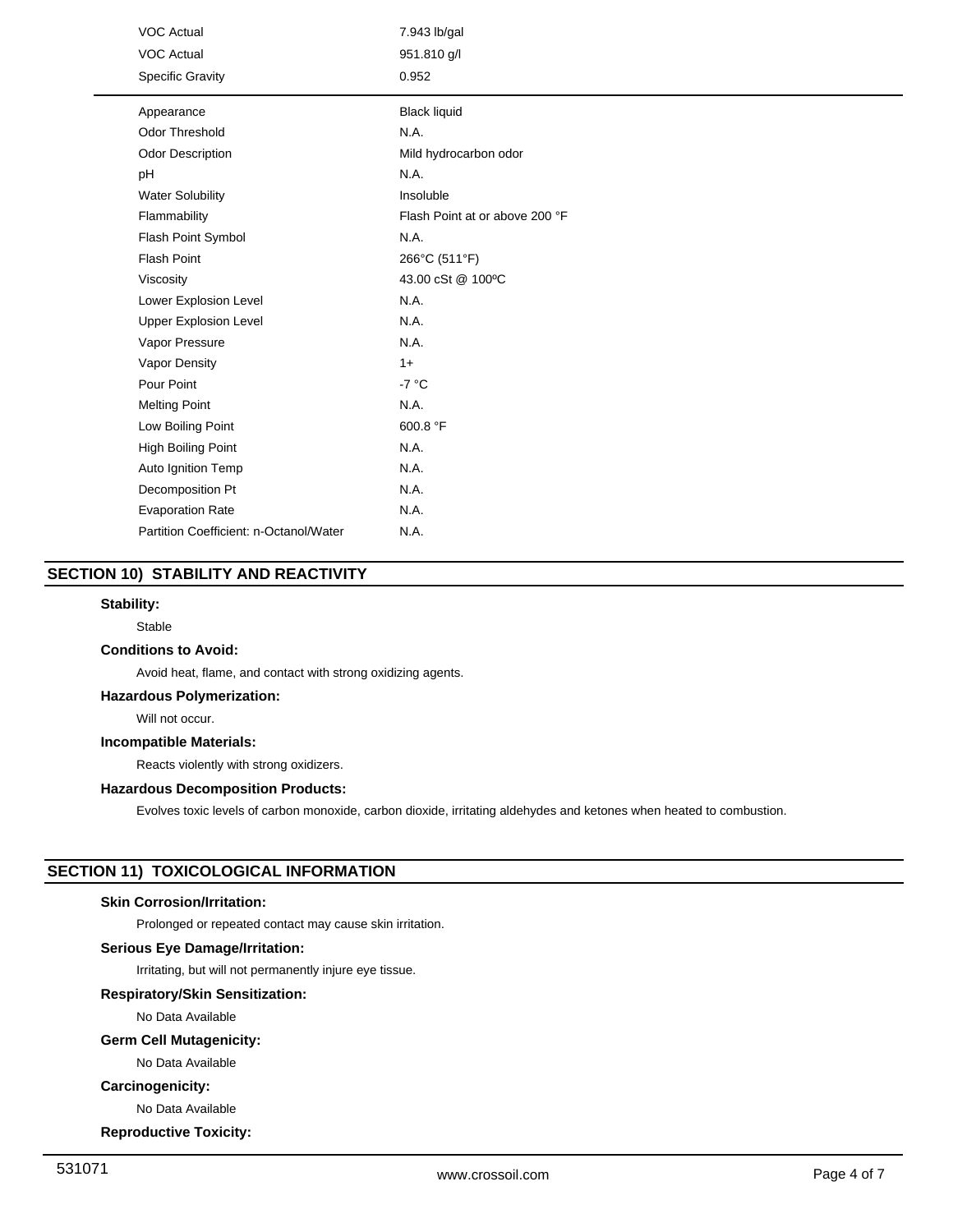#### No Data Available

## **Specific Target Organ Toxicity - Single Exposure:**

No Data Available

## **Specific Target Organ Toxicity - Repeated Exposure:**

No Data Available

## **Aspiration Hazard:**

No Data Available

## **Acute Toxicity:**

Will not produce vapors unless heated to temperatures of ~300 °F.

## 0064742-52-5 MINERAL OIL, PETROLEUM DISTILLATES, HYDROTREATED (MILD) HEAVY NAPHTHENIC

LD50 (Rodent - rat, Oral) : >5000 mg/kg, Toxic effects : Details of toxic effects not reported other than lethal dose value. LD50 (Rodent - rabbit, Administration onto the skin) : >2000 mg/kg, Toxic effects : Details of toxic effects not reported other than lethal dose value.

## 0064742-53-6 MINERAL OIL, PETROLEUM DISTILLATES, HYDROTREATED (MILD) LIGHT NAPHTHENIC

LC50 (Rodent - rat , Inhalation) : 2180 mg/m3 (4 hours exposure) Toxic effects : Lungs, Thorax, or Respiration - structural or functional change in trachea or bronchi.

LD50 (Rodent - rat, Oral) : >5000 mg/kg, Toxic effects : Behavioral - somnolence (general depressed activity). LD50 (Rodent - rabbit, Administration onto the skin) : >2000 mg/kg, Toxic effects : Skin and Appendages - primary irritation (after topical exposure)

# **SECTION 12) ECOLOGICAL INFORMATION**

## **Toxicity:**

This product is not toxic to fish but may coat gill structures resulting in suffocation if spilled in shallow, running water. Product may be moderately toxic to amphibians by preventing dermal respiration.

If applied to leaves, this product may kill grasses and small plants by interfering with transpiration and respiration.

This product may cause gastrointestinal distress in birds and mammals through ingestion.

## **Persistence and Degradability:**

Is rapidly biodegradable. Biodegradation is possible with 100 to 120 days in aerobic environments at temperatures above 70 °F (21 °C).

## **Other Adverse Effects:**

No Data Available.

## **Bio-accumulative Potential**

0064742-52-5 MINERAL OIL, PETROLEUM DISTILLATES, HYDROTREATED (MILD) HEAVY NAPHTHENIC

Contains constituents with the potential to bioaccumulate.

## **Mobility in Soil**

0064742-52-5 MINERAL OIL, PETROLEUM DISTILLATES, HYDROTREATED (MILD) HEAVY NAPHTHENIC

Liquid under most environmental conditions. Floats on water. If it enters soil, it will adsorb to soil particles and will not be mobile.

# **SECTION 13) DISPOSAL CONSIDERATIONS**

## **Waste Disposal:**

Under RCRA it is the responsibility of the user of the product to determine at the time of disposal whether the product meets RCRA criteria for hazardous waste. Waste management should be in full compliance with federal, state and local laws.

Empty Containers retain product residue which may exhibit hazards of material, therefore do not pressurize, cut, glaze, weld or use for any other purposes. Return drums to reclamation centers for proper cleaning and reuse.

# **SECTION 14) TRANSPORT INFORMATION**

## **U.S. DOT Information:**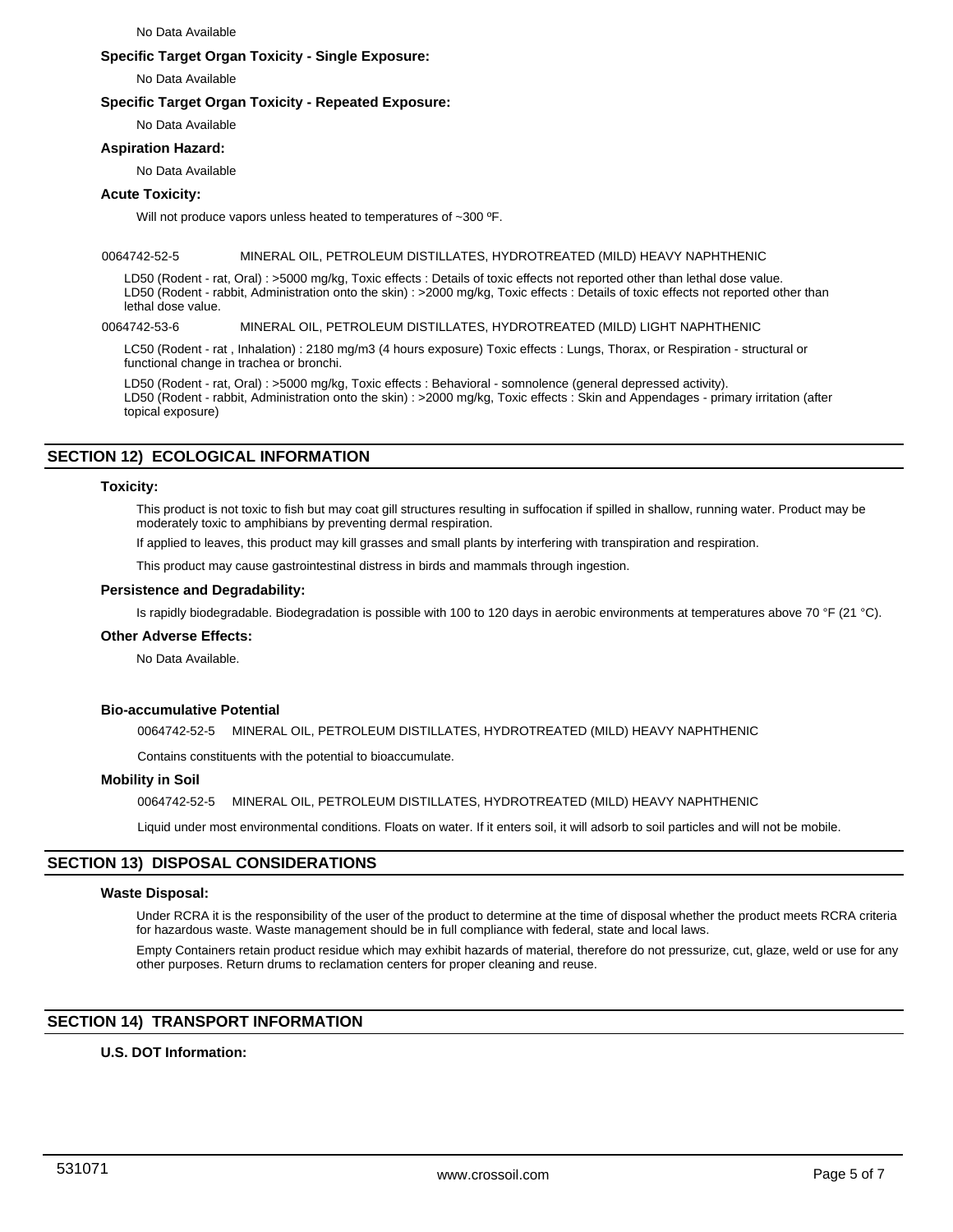DOT Shipping Description: UN3257, Elevated Temperatures Liquid, N.O.S.,9 ,III Non-Bulk Package Marking: None Non-Bulk Package Label: None Bulk Package Placard/Marking: None/3257, HOT Hazardous Substances/RQ: None Packaging References: 49 CFR 173.247 Emergency Response Guide: 128 Note: The product is regulated by DOT only when shipped in bulk packages at temperature > 212 °F (100 °C). The word HOT must be marked on the bulk package on two opposing sides.

Other: See 49 CFR for additional requirements for descriptions, allowed modes of transport and packaging. For more information concerning spills during transport, consult latest DOT Emergency Response Guidebook for Hazardous Materials Incidents, DOT P 5800.3.

# **IMDG Information:**

Shipping Description: UN3257, Elevated Temperatures Liquid, N.O.S.,9 ,III

Marine Pollutant: No data available.

## **IATA Information:**

Not determined.

## **Other:**

NOT CLASSIFIED as hazardous goods for land, sea and air transport if temperature does not exceed 100ºC.

CLASSIFIED as hazardous goods for land, sea and excluded from air transport if temperature exceeds 100ºC.

# **SECTION 15) REGULATORY INFORMATION**

| CAS          | <b>Chemical Name</b>                                                                               | % By Weight | <b>Requlation List</b>       |
|--------------|----------------------------------------------------------------------------------------------------|-------------|------------------------------|
| 0064742-52-5 | MINERAL OIL,<br>PETROLEUM<br><b>DISTILLATES,</b><br>HYDROTREATED (MILD)<br><b>HEAVY NAPHTHENIC</b> |             | 43% - 58% DSL, SARA312, TSCA |
| 0064742-53-6 | MINERAL OIL,<br>PETROLEUM<br><b>DISTILLATES,</b><br>HYDROTREATED (MILD)<br>LIGHT NAPHTHENIC        |             | 43% - 58% DSL, SARA312, TSCA |

# **SECTION 16) OTHER INFORMATION INCLUDING INFORMATION ON PREPARATION AND REVISION OF THE SDS**

## **Glossary:**

ACGIH- American Conference of Governmental Industrial Hygienists; ANSI- American National Standards Institute; Canadian TDG-Canadian Transportation of Dangerous Goods; CAS- Chemical Abstract Service; Chemtrec- Chemical Transportation Emergency Center (US); CHIP- Chemical Hazard Information and Packaging; DSL- Domestic Substances List; EC- Equivalent Concentration; EH40 (UK)- HSE Guidance Note EH40 Occupational Exposure Limits; EPCRA- Emergency Planning and Community Right-To-Know Act; ESL- Effects screening levels; HMIS- Hazardous Material Information Service; LC- Lethal Concentration; LD- Lethal Dose; NFPA- National Fire Protection Association; OEL- Occupational Exposure Limits; OSHA- Occupational Safety and Health Administration, US Department of Labor; PEL- Permissible Exposure Limit; SARA (Title III)- Superfund Amendments and Reauthorization Act; SARA 313- Superfund Amendments and Reauthorization Act, Section 313; SCBA- Self-Contained Breathing Apparatus; STEL- Short Term Exposure Limit; TCEQ - Texas Commission on Environmental Quality; TLV- Threshold Limit Value; TSCA- Toxic Substances Control Act Public Law 94-469; TWA - Time Weighted Value; US DOT- US Department of Transportation; WHMIS- Workplace Hazardous Materials Information System.